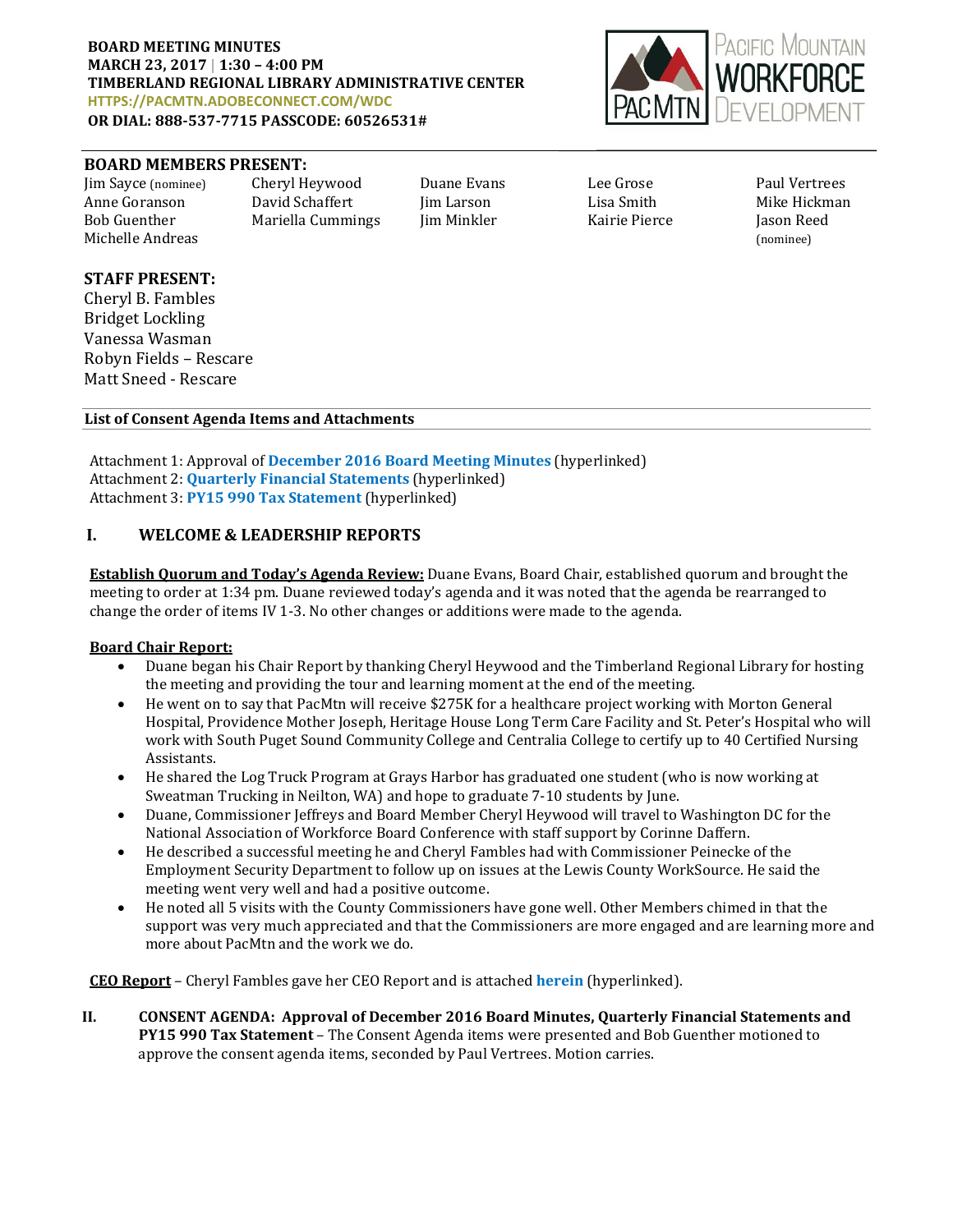

# III. TASK FORCE UPDATES

**One Stop Task Force** - Cheryl Heywood gave the update for this Committee and said that Timberland Regional Library has created an internal document to track and explain how the Chrome Books are being used in the libraries in Pacific County. She also mentioned briefly that the Task Force is looking at the time lines for 3 significant projects WorkSource America's Job Centers Review, Regional MOU Development and One-Stop Operator. A consultant will be hired to assist PacMtn in carrying out the pieces of the WorkSource America's Job Center large body of work. The Regional MOU will be out for 30 day public comment period to gather comments. The Board will adopt the Phase 1 Regional MOU at the May or June Meeting.

Specialized and Targeted Populations – David Schaffert said that the Task Force is looking to merge with the Youth Committee and that conversations have started on this topic. A meeting will occur in the coming weeks. David said that he would keep the Board updated on this development.

Youth Services - Kairie Pierce said the last meeting for this group was on March 14. She mentioned the Ironworkers Pre-apprenticeship program is being supported by PacMtn. It will run for 4 weeks, with recipients receiving full benefits and transportation. April  $5<sup>th</sup>$  is when the next cohort is scheduled, with a June one also being planned.

Industry Sector – Duane Evans gave the update for this committee saying that a Task Force leader is being sought for this committee and that no recent meetings have been held.

### IV. BOARD LEARNING AND STRATEGIC DISCUSSIONS

- 1. January 2017 Board Retreat Summary: The group moved into discussing materials from the Board Retreat earlier in the year, facilitated by Agnes Balassa. The Board reviewed the Decision Making Checklist and Suggested Communications Plan. The Board was then asked, "What other items are important to you?" Board members gave the following answers:
	- What are PacMtn's current and/or long term struggles?
	- Knowledge on how policy review is conducted?
	- A recap of successes instituted in PacMtn programs? Let's hear about from the kids in Onalaska and their aquaculture programs? How do we make successes better
	- Being apprised of PacMtn benchmarks from the Strategic Plan
	- Discussing our outcomes with other agencies and how do they meld and synthesizing outcome measurements with outside partners?
	- A score card of outcomes
	- Outcome measurements and indicators?
	- PacMtn to help other agencies to be more regional vs community focused.
	- Migration of community members in and out of the counties.
	- Overcoming individual county challenges
	- Clear expectations when PacMtn needs information from a particular industry or perspective a Member might provide vs. that individual's single opinion or experience
- 2. Creating a Valuable Board Member Experience: Members were asked to consider the following:
	- a. Tentative Board Development Topics and Schedule
	- b. Board Packet Materials: How to Make Materials Efficient & Effective
	- c. Location and Time Confirmations for Upcoming Board Meetings and Encouraging Adobe Connect, PacMtn's Online Meeting Option
	- d. Board Member Attendance Metrics

Regarding topic A, it was mentioned that the May Board meeting could highlight Satsop Business Park and feature Business2Business services and partnership with PacMtn with a focus on Overstock.com. Mike Hickman said he'd like to know about Overstock.com's sustainability and how transportation would be provided to employees who live outside of Grays Harbor. There was also brief discussion on entrepreneurial opportunities emanating from Overstock's location into Grays Harbor.